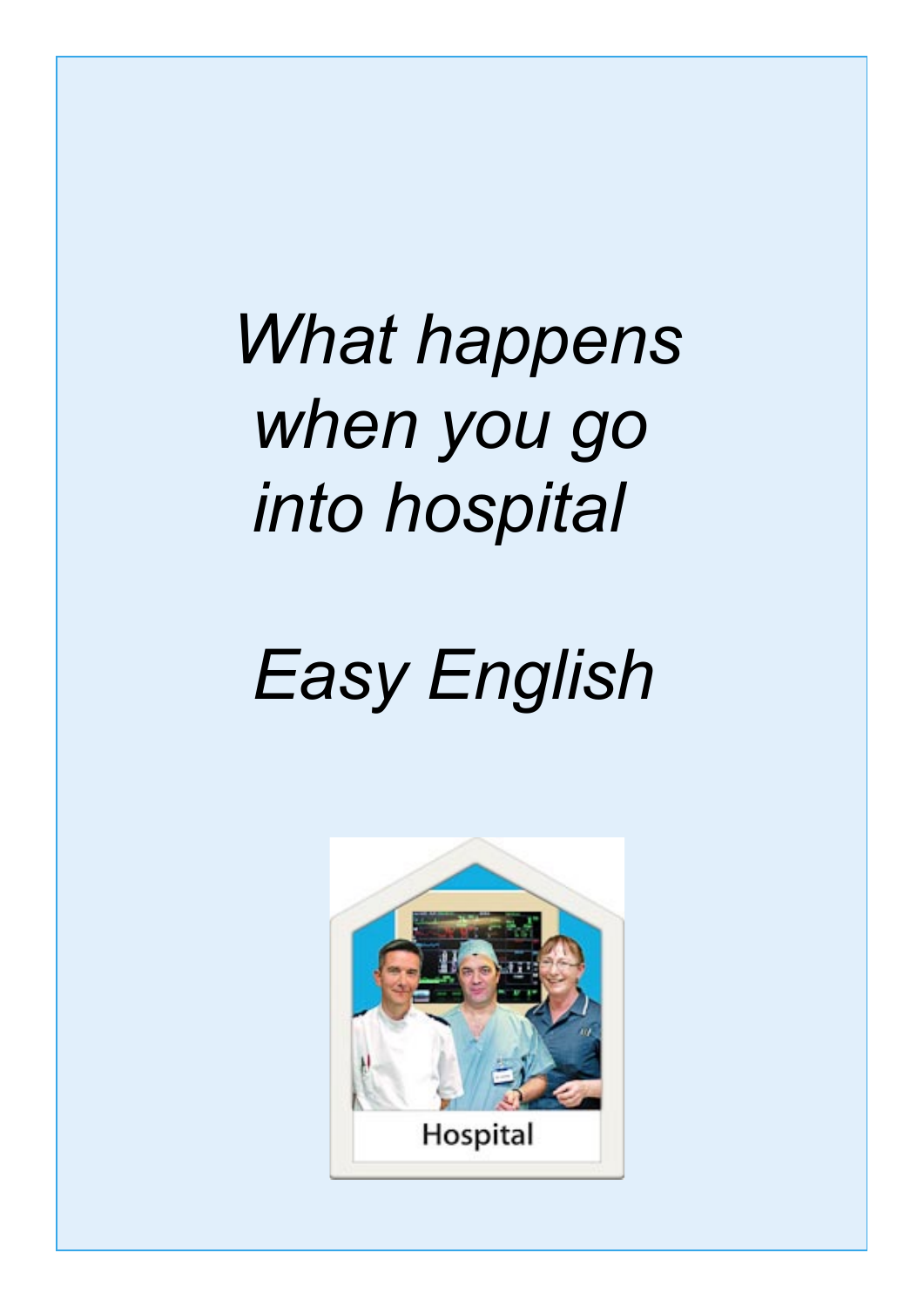#### Contents Page

- 2 Your care as a patient
- 3 Stopping infection / Information about you
- 4 Keeping safe
- 5 Arriving at hospital
- 6 Hospital services
- 7 Staff / Special Needs / Patientline
- 8 Allergies / Medicine / Pain
- 9 Eating and Drinking
- 10 Visitors
- 11 Carers / Students / Closing Wards
- 12 Going home from hospital
- 13 Work
- 14 My care / If something goes wrong
- 15 Other support 1.

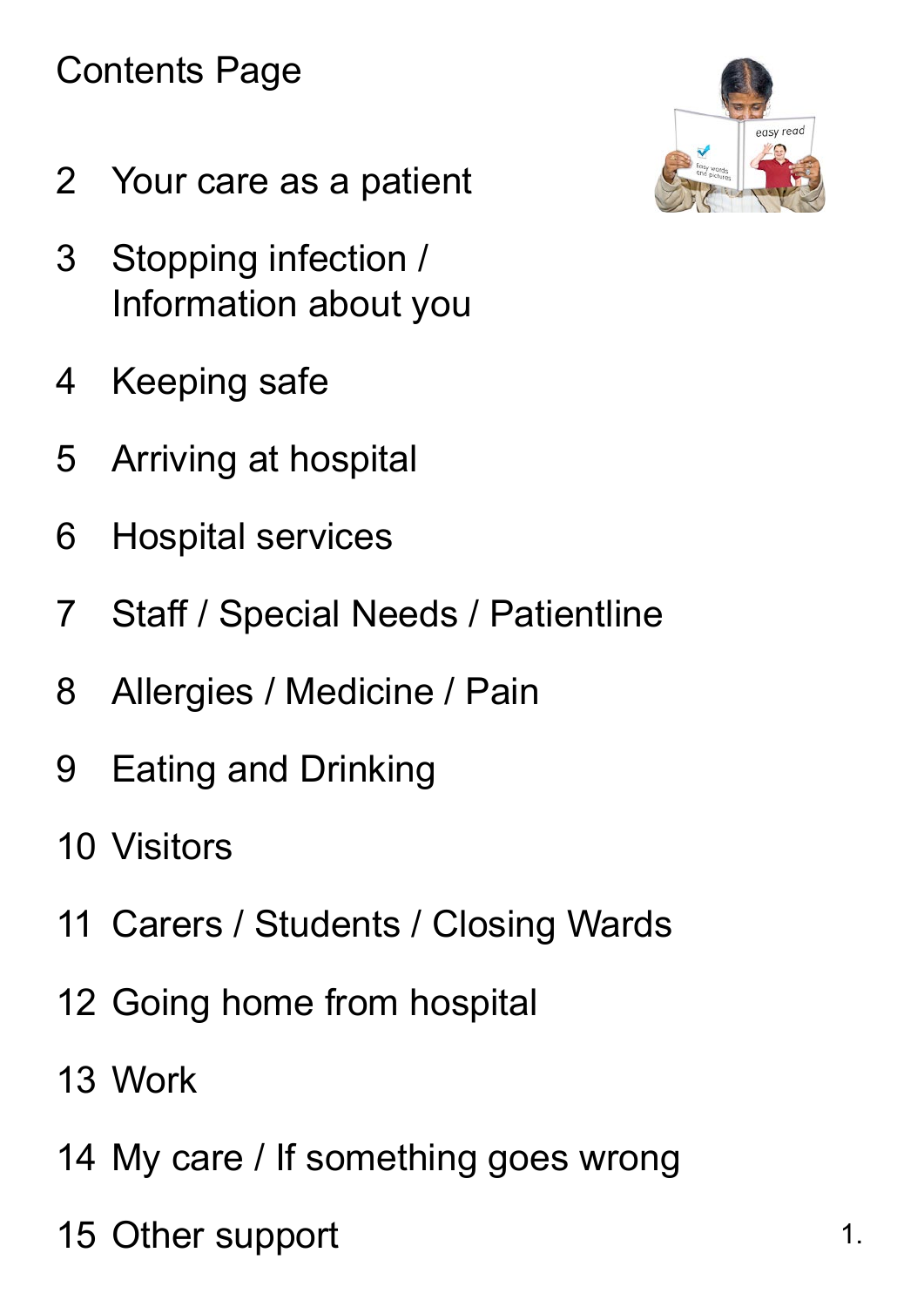# **Your care as a patient What you need to bring**

- . 2 sets of nightwear
- . slippers
- . glasses (if you wear them)
- . toothbrush, toothpaste, soap
- tissues
- sanitary towels (for women)
- shaving things (for men)
- . hand wipes
- . books or magazines to read
- . anything else you might need like hearing aids or a wheelchair.
- you can bring a mobile phone but you will only be able to use it at certain times.

. things you do not want to lose





SOAP

# **Please do not bring**

lots of money











. big suitcases

. TV or radio

. alcohol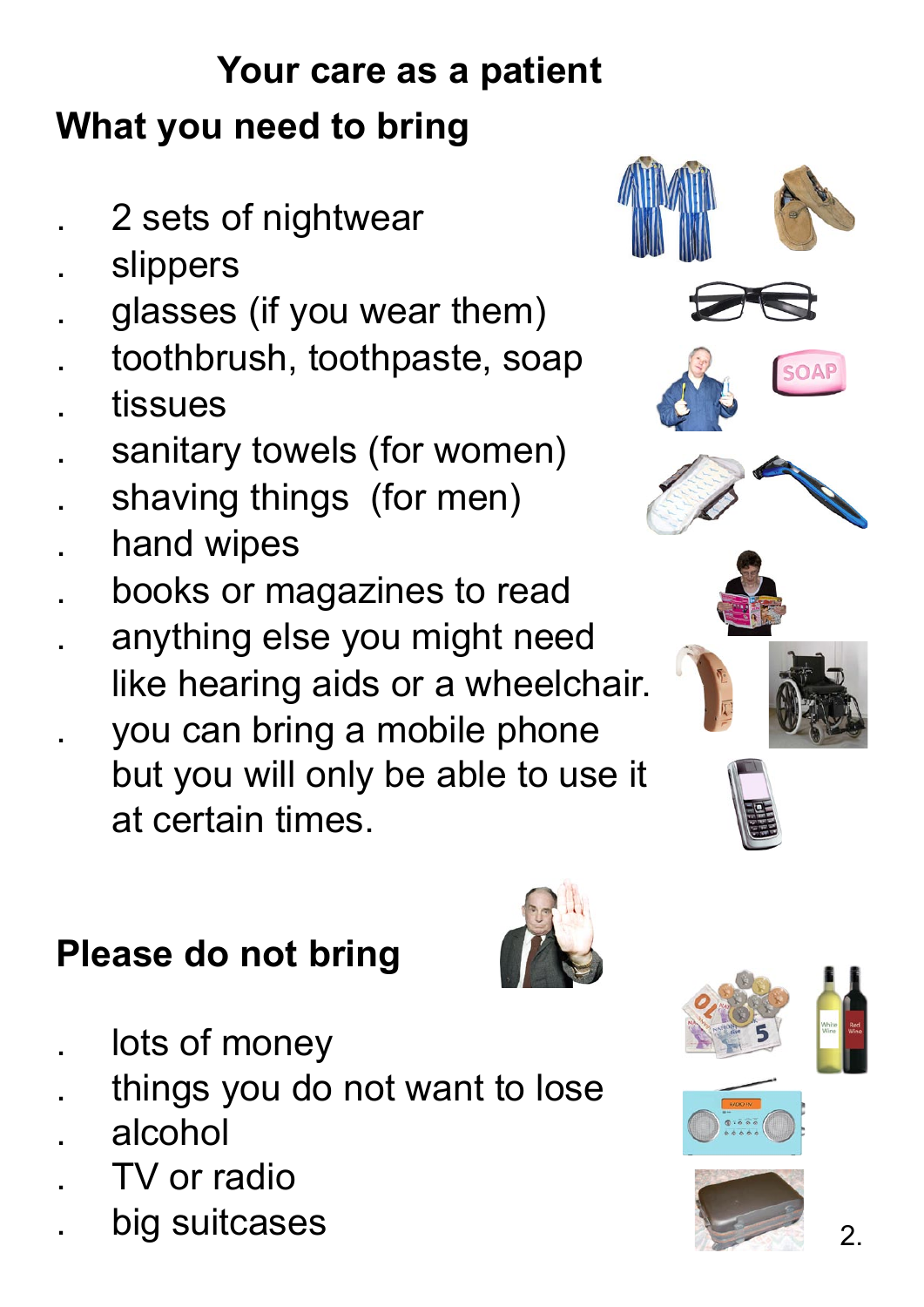# **Stopping Infection**

Hand washing is very important to stop infection (getting ill).

Many areas have hand gel at the entrance - please use this.

If you have diarrhoea or sickness please check with the hospital if it is safe for you to come.





# **Information about you**

When you come into hospital, we will need to ask some questions about you.

If you have any special needs, please tell us.

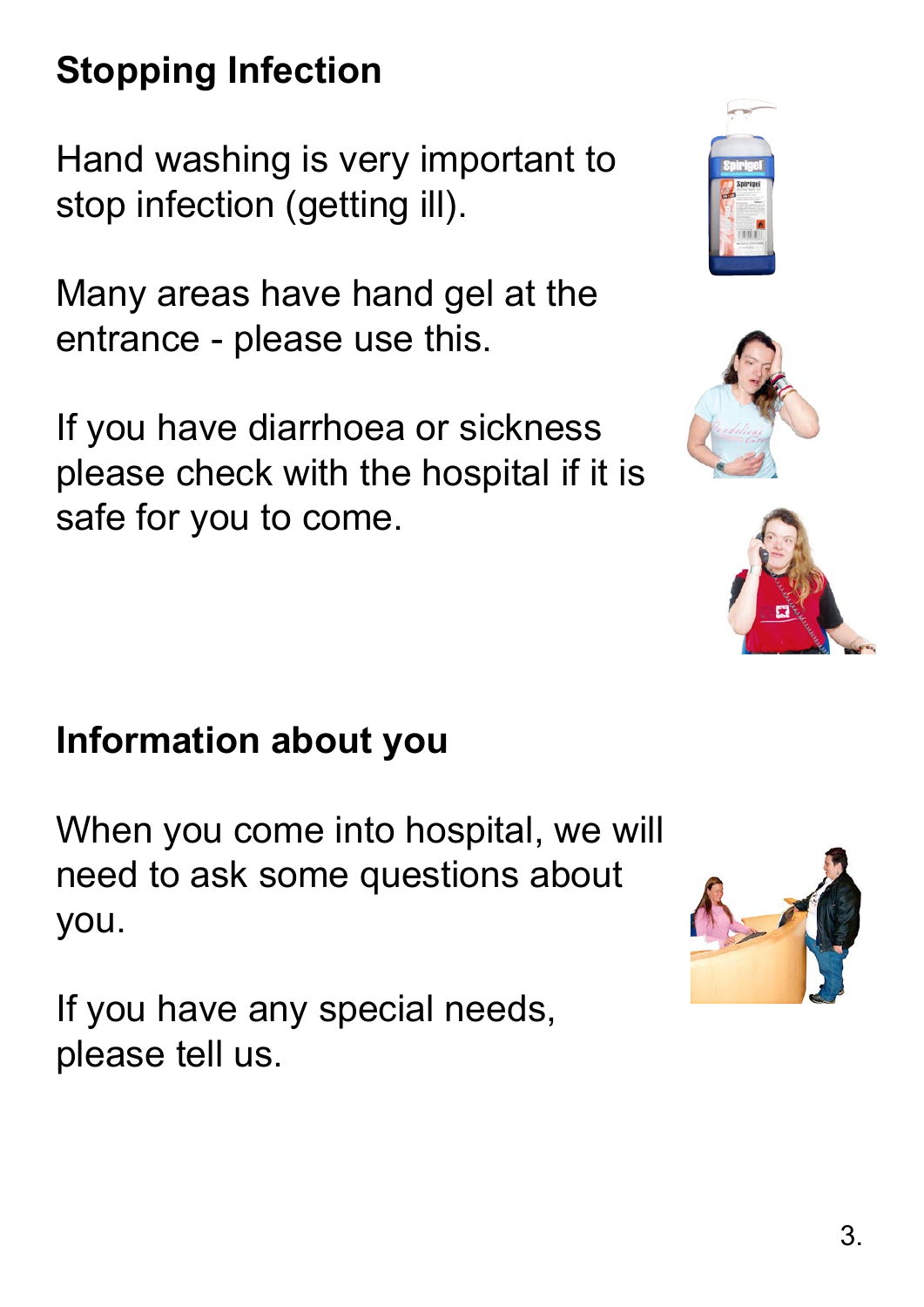# **Keeping safe**

It is very important that you feel safe when you are in hospital. All staff will have a badge with their picture, name and job title.

If you feel worried about anything, or you think you have been treated unfairly please speak to a member of staff.

# **Fire**

If you hear the fire alarm, please do what the staff tell you.

If you find a fire, tell a member of staff. Do not try and put out the fire yourself.

#### **Smoking**

Smoking is not allowed inside or outside the hospital.

### **Packages**

If you see a package you are worried about, tell a member of staff.











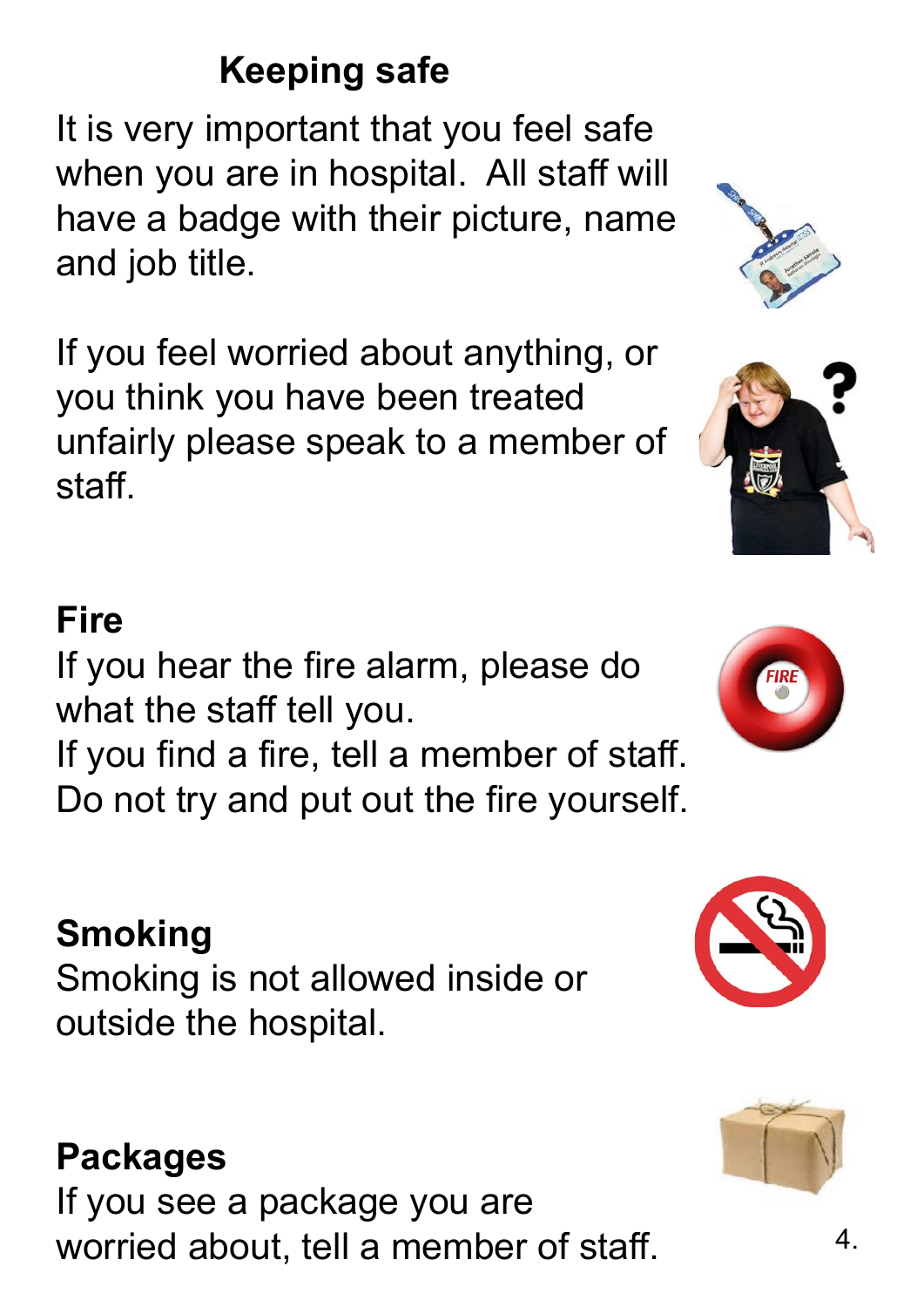# **Arriving at hospital**

# **Reception desks**

The main hospital reception desk is at the main entrance. At all out-patient areas you will find a reception desk where a member of staff will help.

# **Wheelchairs**

Wheelchairs can be found in the main In-patient and Out-patient entrances.

If one is not available, please ask a member of staff. You might need a £1 coin which you will get back when you return the chair.

**Meet and Greet volunteers** Some hospitals have Meet and Greet volunteers.

They are there to help you find the department you need.







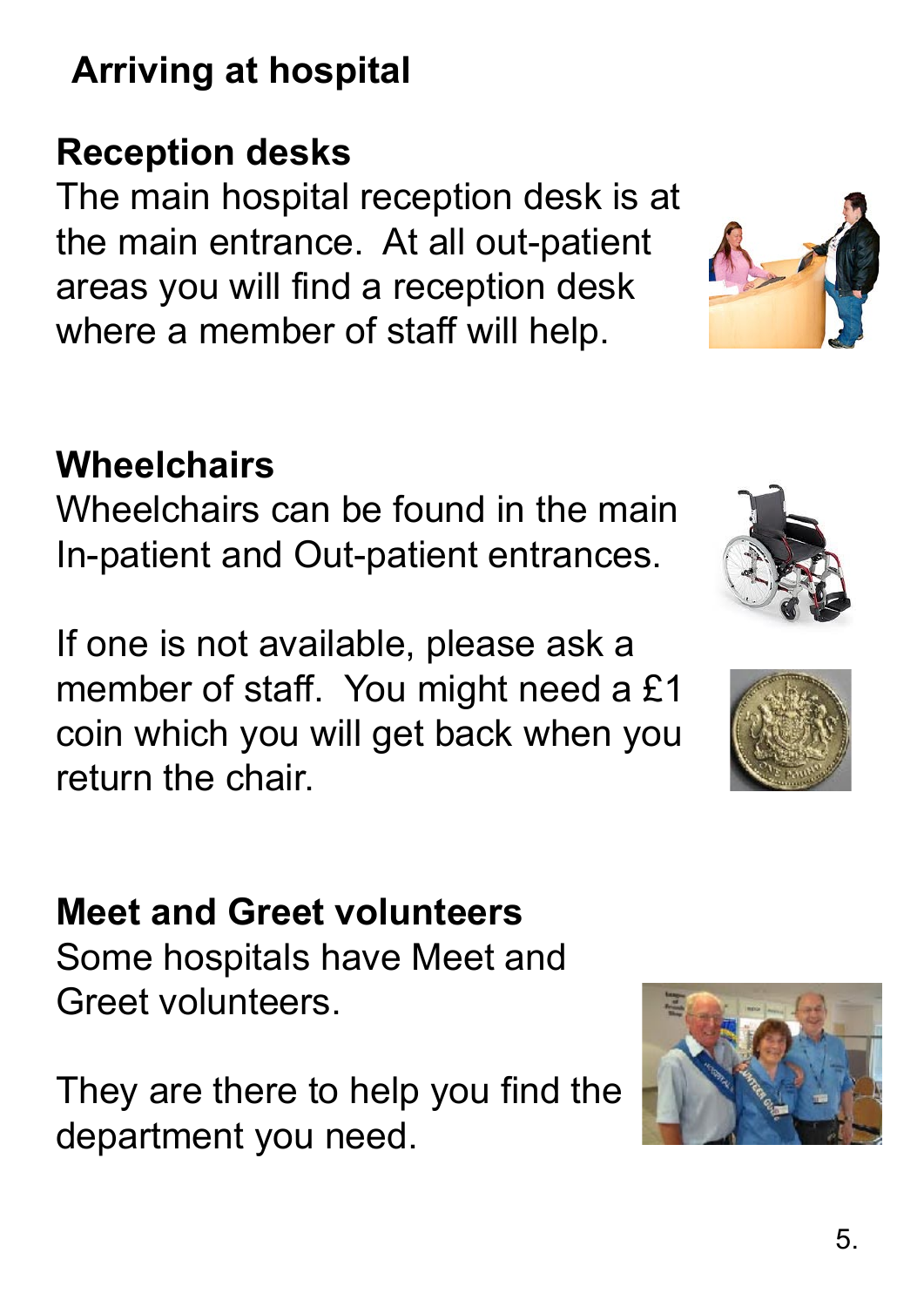# **Hospital Services**

#### **Accessible toilets / baby changing**

The hospital has toilets in all the public areas. There are accessible toilets for disabled people.

#### **Payphones / postboxes / cash machine**

There are payphones in the hospital. You can make a free phone call to a taxi.

There are also postboxes and a cash machine on the hospital site.

#### **Translation into other languages**

We can offer a translation service.

If you need help to understand, please let us know.





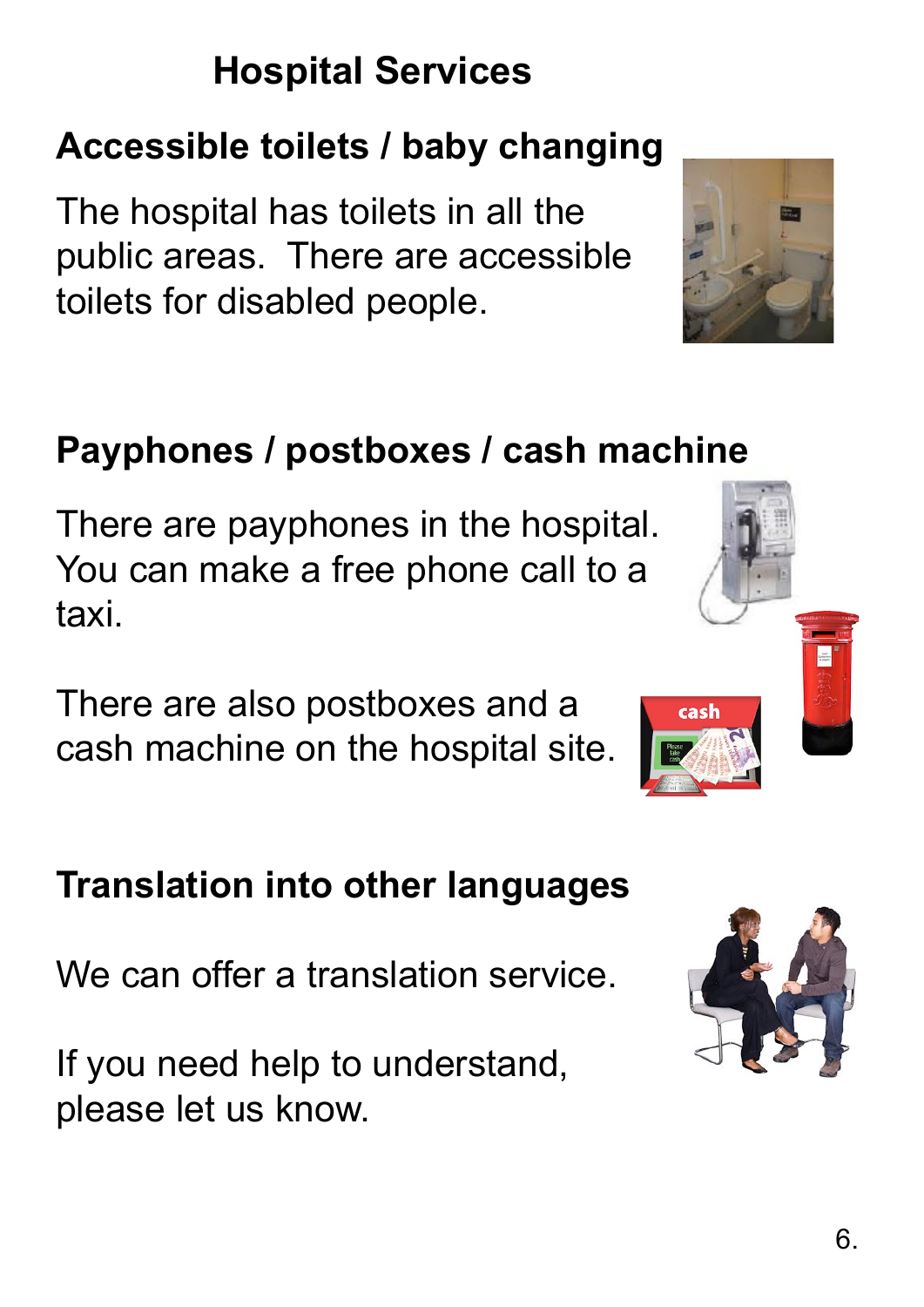# **Special Needs**

If you do have any special needs, staff may make a care plan for you.

This will let other staff know your needs.

### **Patientline**

Most beds may have Patientline. This has TV, radio, a loop system and internet.

You will have to pay for some of these.

#### **Staff**

All staff will have a badge with their picture, name and job title.

While you are in hospital, you will wear a bracelet that says who you are. Check you are always wearing it. This will make sure you get the right treatment.

**Any staff who examine you should wash their hands first or use the hand gel.**







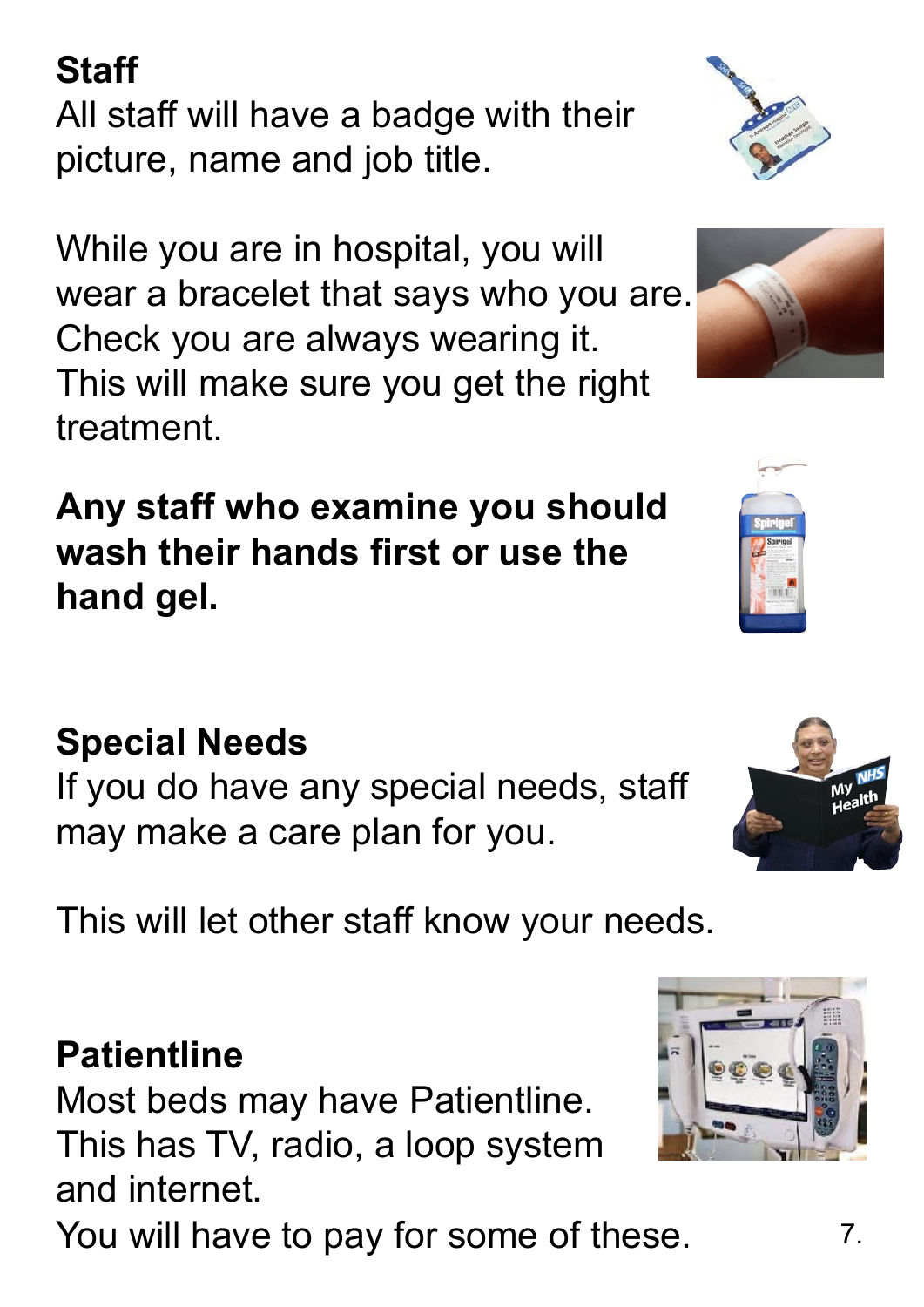**Allergies**

If you have any allergies, please let us know.

If you do have any allergies you will be asked to wear a red band so staff know about them.

### **Medicine**

Please bring with you any medicine, tablets or inhalers that you are taking.

Please show them to the staff when you arrive on the ward.

#### **Pain**

member of staff.

We can give you treatment so you are not in too much pain. If you are in pain, please tell a member of staff.

While you are in hospital, you might be connected to a machine. Please do not touch this. If an alarm sounds, please call a









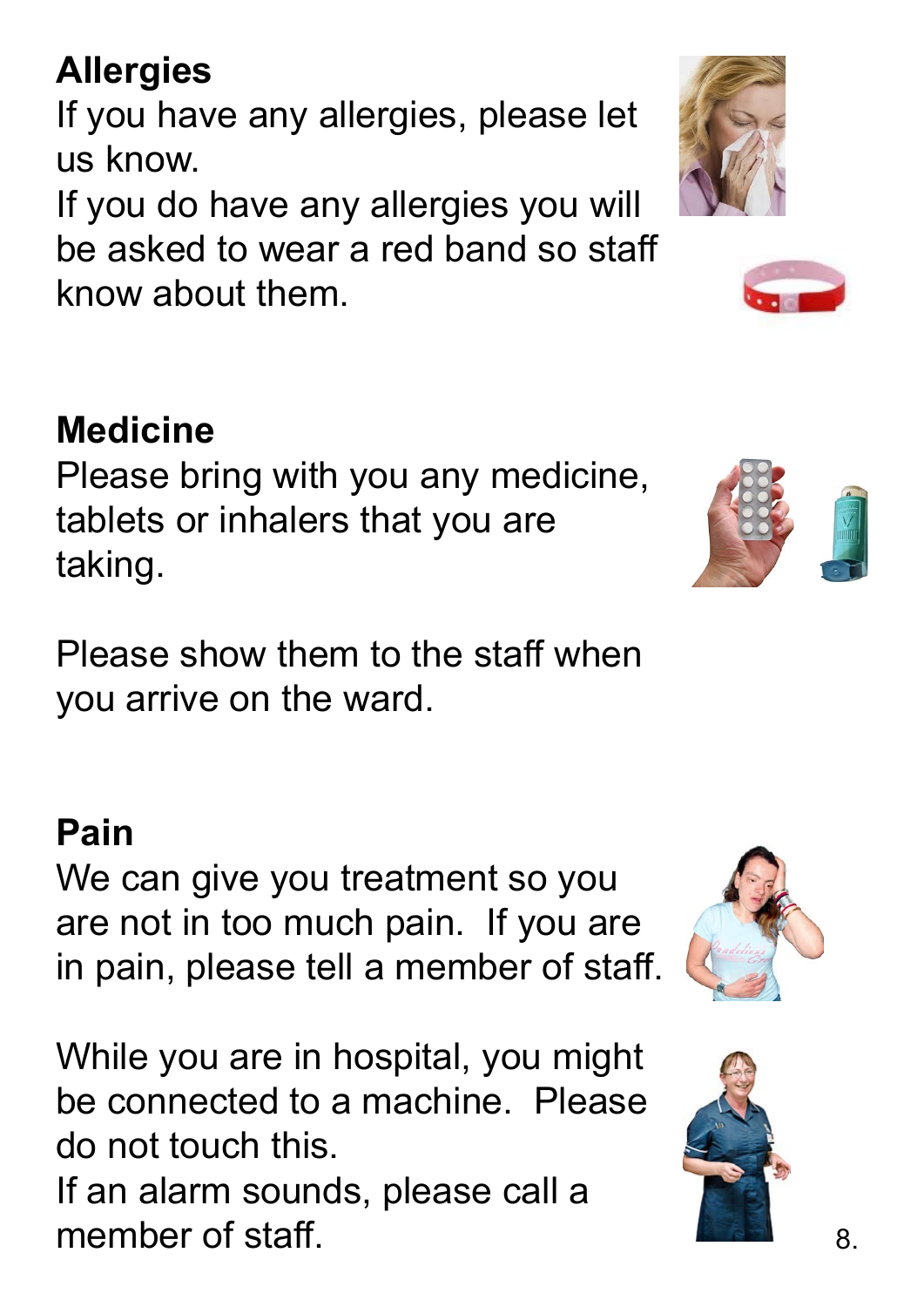# **Eating and Drinking**

Visiting is not allowed at meal times. Please ask if you need help with your food or drink.

Before any operation, you may only be able to eat and drink certain things.

You will get 3 meals a day and 7 drinks. If you miss a meal, you can have a snack box.

If you have a special diet, please let a member of staff know.





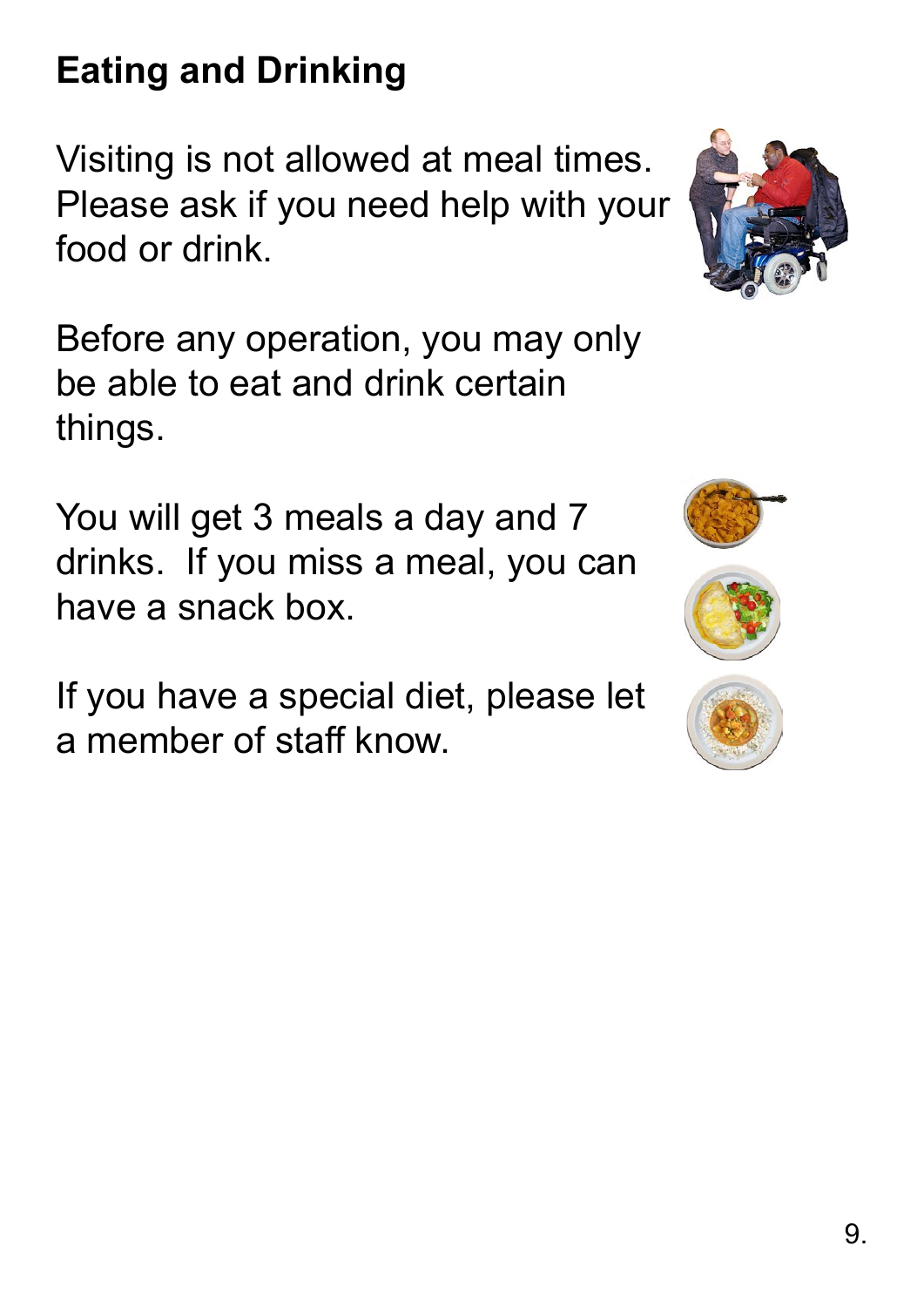# **Visiting**

- . Do not touch the patient's wounds or equipment.
- Do not bring flowers.
- . Do not use mobile phones in the ward.
- . Do not take photographs in hospital.
- . Visitors should not sit on the bed.
- . Children are not usually allowed to visit.
- . People should not visit if they have sickness or diarrhoea.
- . Visitors should not use the patient toilets.
- . Only 2 visitors are allowed at a time.
- . All visitors should use the hand gel when the arrive and leave.
- . Sometimes a family member can stay overnight.
	- . Guide dogs are allowed if there is nobody else to look after the dog.



















10.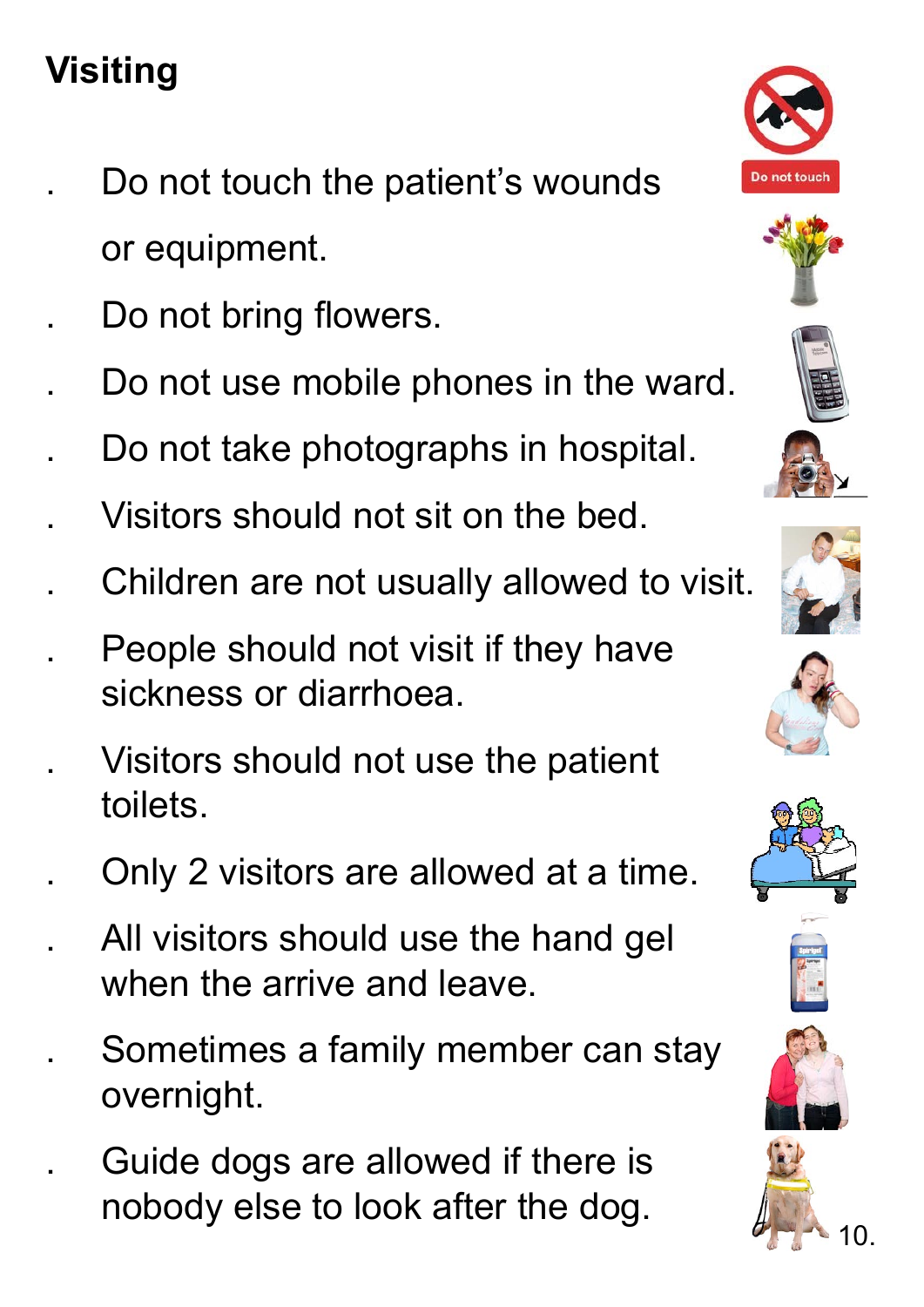#### 11.

#### **Carers**

If you have a carer at home and you want them to care for you in hospital, please speak to a member of staff.

Family members may be shown how to provide care.

#### **Students**

There may be students at the hospital who might want to talk to you. Sometimes they will be there to watch while you have your appointment.

If you do not want a student to be in the room, tell a member of staff.

### **Closing Wards**

If there is an infection, some wards might have to be closed. This is to protect patients, staff and visitors.





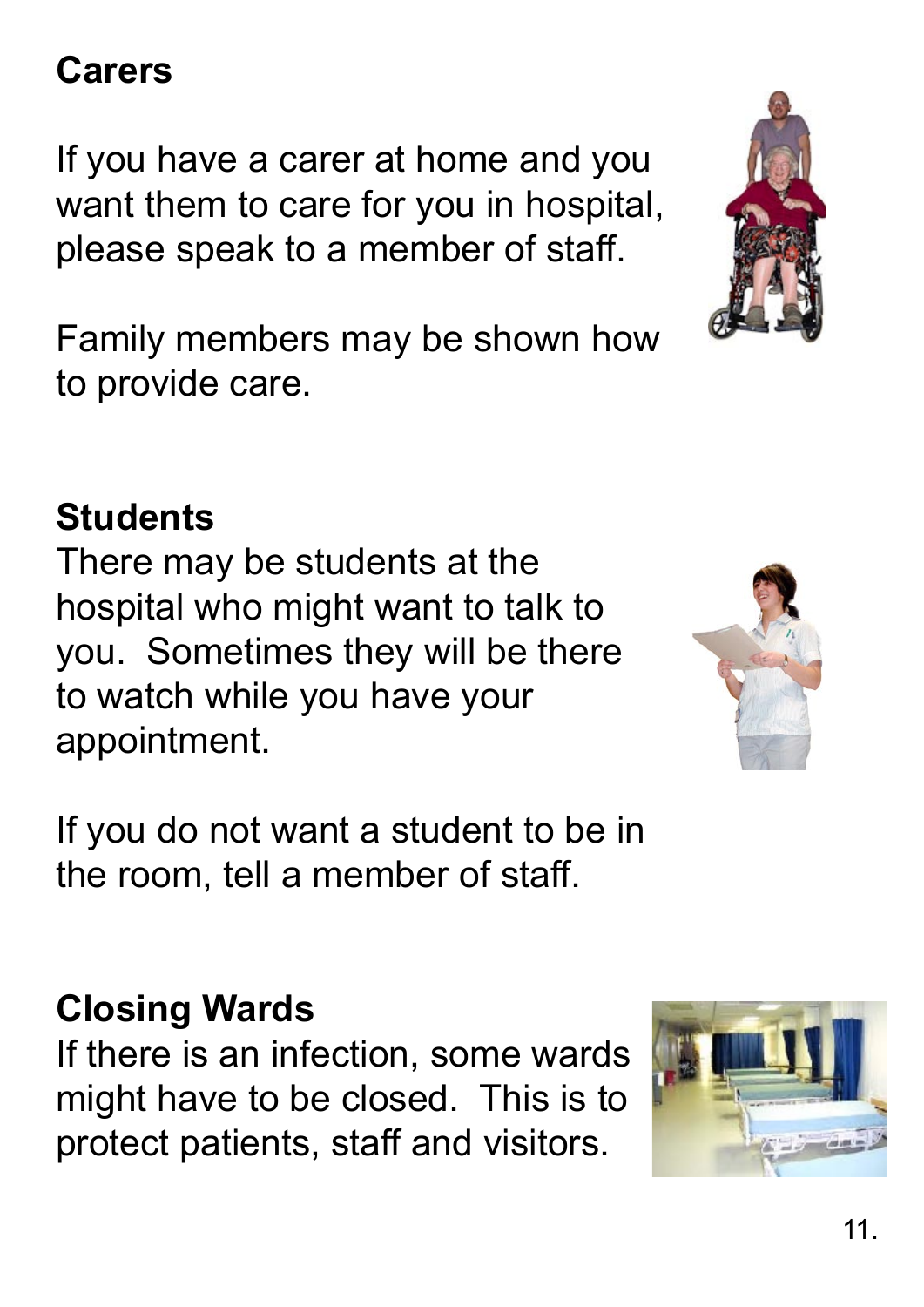#### **Going home from hospital (discharge)**

Most patients get better quicker when they are at home.

> You and your carers / relatives will be told about going home.

If you feel worried about this, please speak to a member of staff.

There are people at the hospital who can help you with your home arrangements.

You will be given any medicines to take home with you.

If you will be coming back to the hospital as an Outpatient, you will be given an Outpatient Leaflet.

. If you cannot use public transport, we may be able to get you free transport home.







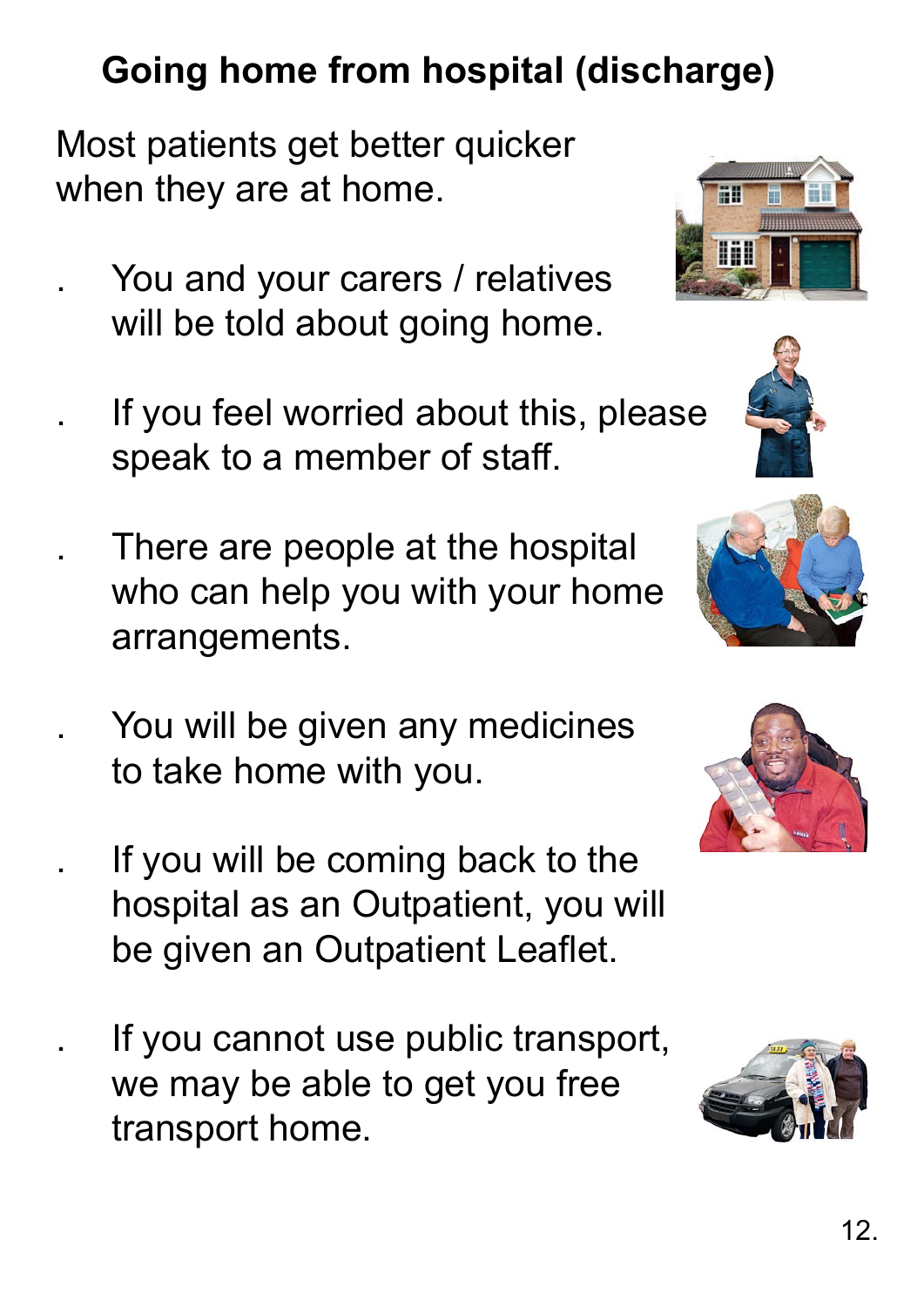# **Going home from hospital (discharge)**

#### **Work**

If you have a job and you are away from work for less than 7 days, you do not need a sick note.

If you are away for more than 7 days, ask your hospital doctor for a sick note.

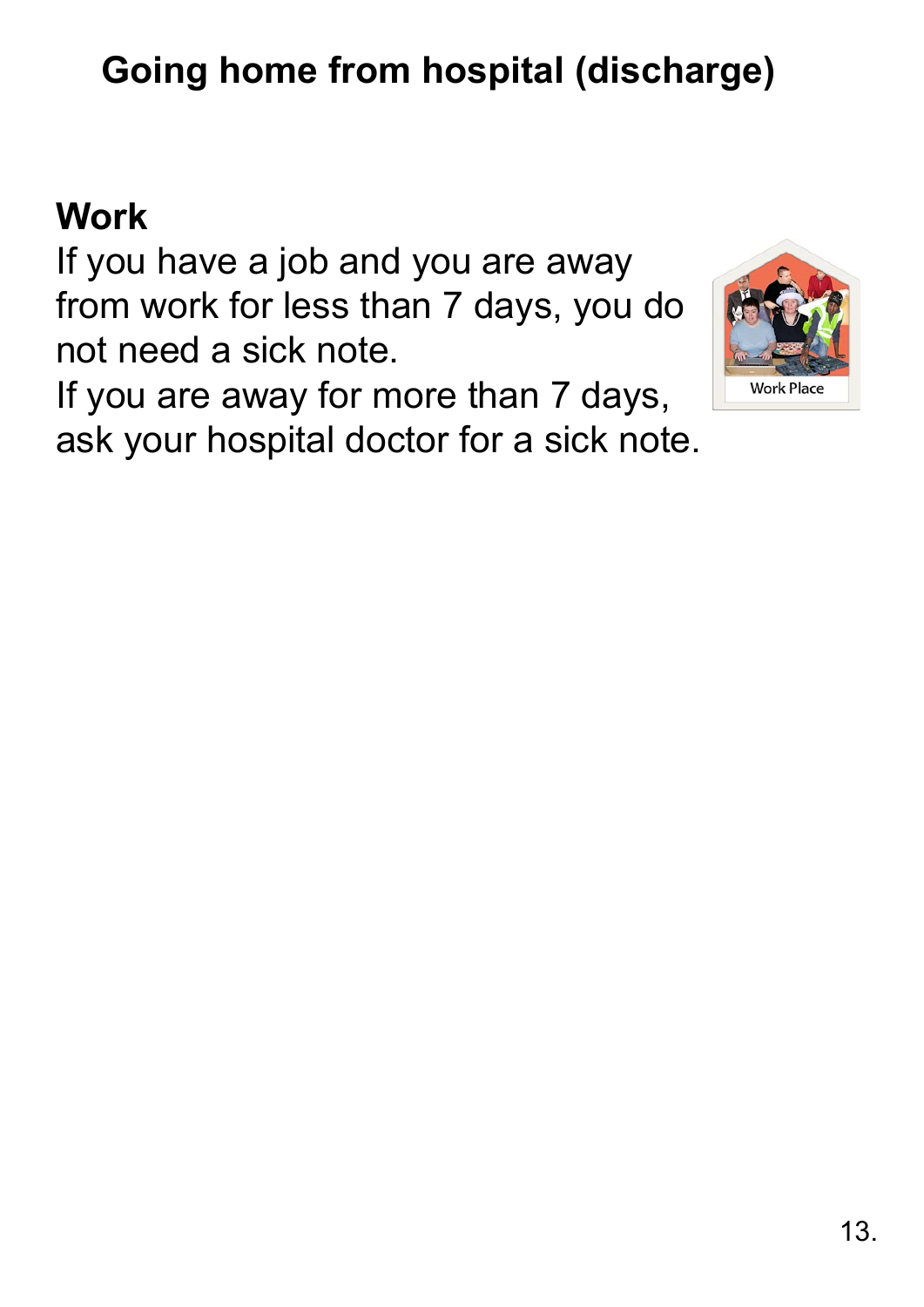#### **If something goes wrong**

Sometimes mistakes are made in hospital. If something goes wrong and you are hurt:

- We will do all we can to treat any mistake.
- We will tell you what has happened and what is being done.
- We will report the incident.
- We will investigate to find out what went wrong.
- We will tell you about the investigation and how we will make things better.
- We will share the lessons learnt with the rest of the NHS to make patient safety better.

#### **What care should I expect?**

Patients must be in control of their care plans.

You should see a doctor once every twenty four hours.

You must agree with any treatment. You must be told about the results and meaning of any tests.